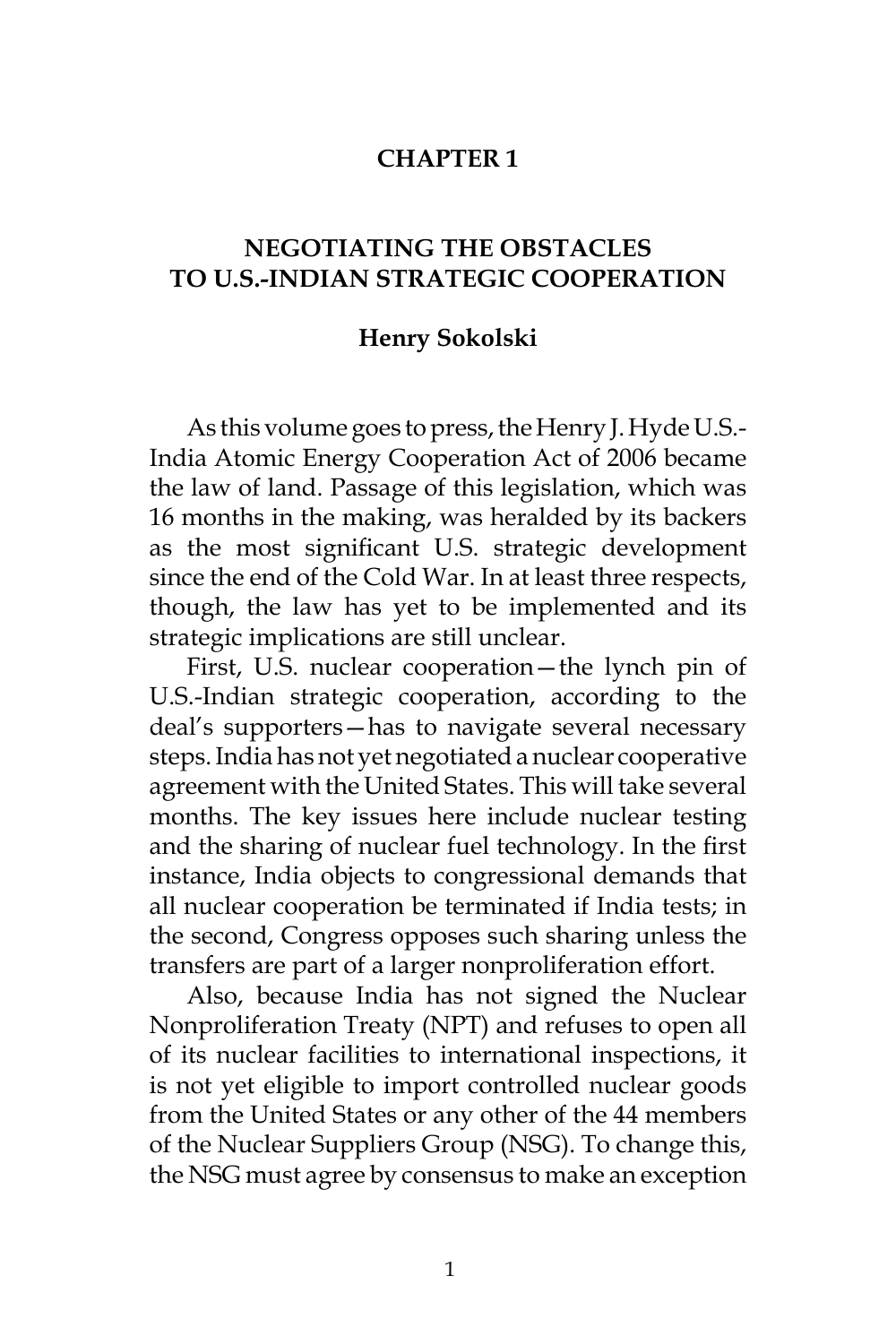for India. It is unclear how this might work. China (an NSG member) has offered nuclear cooperation to India, but has argued that any exception for India should be framed in such a way also to allow nuclear transfers to Pakistan as well. Several NSG members, including Sweden, also seem uncomfortable approving civilian nuclear cooperation unless India does more to restrain its nuclear weapons program.

In any case, before the NSG is likely to approve any exception for India, it must reach at least a tentative agreement with the International Atomic Energy Agency (IAEA) regarding the inspection of eight additional civilian Indian reactors. India is insisting that these plants only be inspected if and when they contain foreign fuel. IAEA officials, meanwhile, are resisting this proposal for fear that it will become a new lower standard for IAEA inspections for other countries. In addition, several NSG members are anxious to do nothing that might let India believe that it can test nuclear weapons and continue to receive civilian nuclear assistance. Finally, under the legislation President Bush recently signed, a U.S. nuclear cooperative agreement must be completely negotiated, an NSG waiver agreed to, and all of the legal steps necessary to conclude an IAEA safeguards agreement implemented *before* Congress can consider approving U.S nuclear cooperation with India.

Assuming all of these conditions will be met, U.S.- Indian strategic cooperation will proceed. A new raft of questions, however, will then immediately arise. Will nuclear cooperation expand or—as some Indian and American critics have predicted—become effectively dead due to a lack of mutual nuclear interest? To what extent will Indian nuclear supporters who have pushed nuclear power as an energy independence effort be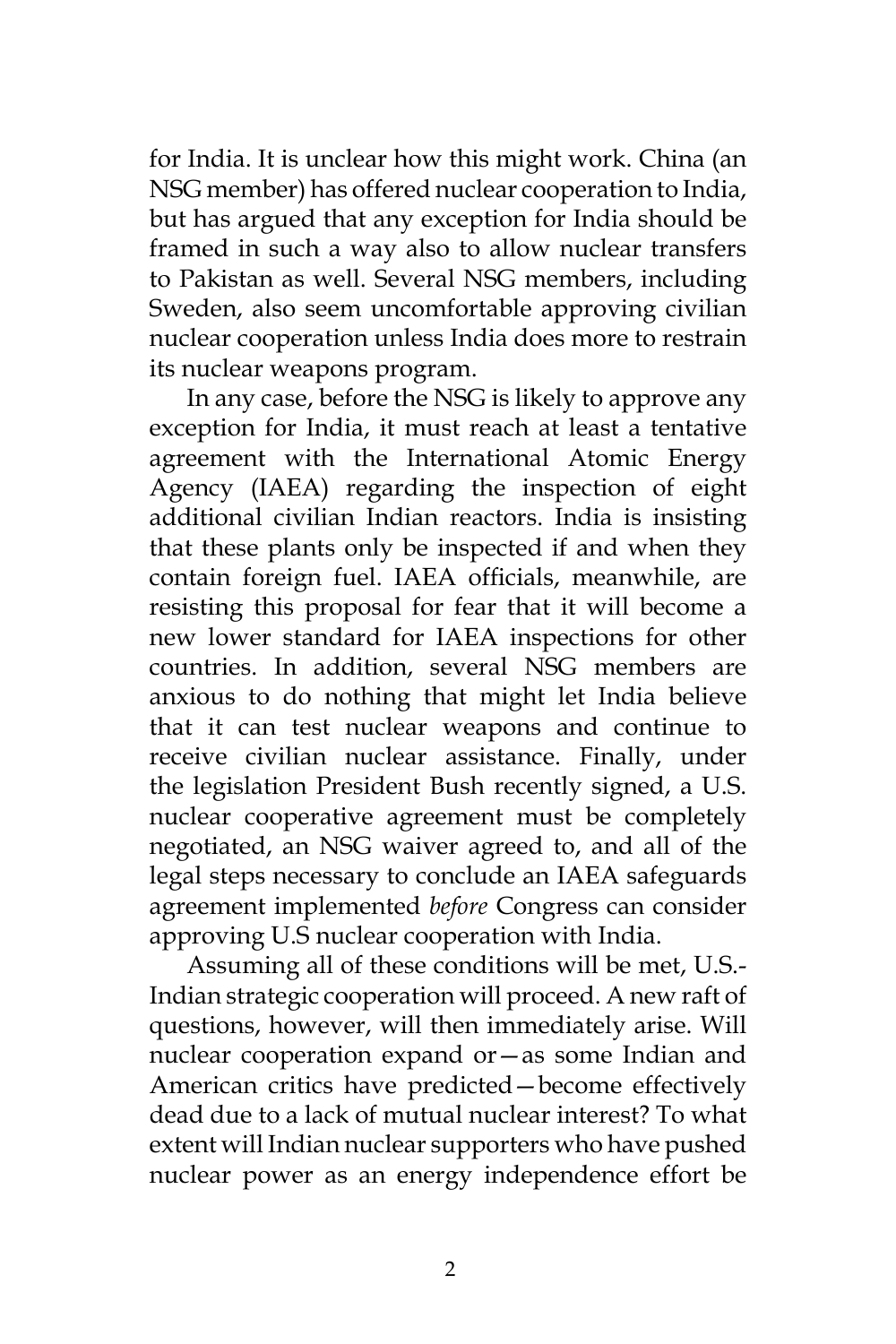interested in buying foreign reactors? Will Congress see the merit of guaranteeing Export-Import Bank loans for major U.S. nuclear sales? Will U.S. nuclear vendors demand that India establish a credible nuclear insurance pool or provide them with immunity from possible legal claims due to future accidents or acts of nuclear terrorism? Shortly after the July 11, 2006, Mumbai terror bombing, Indian officials announced they were doing all they could to assure Indian nuclear plants would be safe against terror attacks. Will the Indian government be able to do enough?

Then there are the additional challenges the United States and India face assuming nuclear cooperation does proceed. Will U.S. and other foreign sales of nuclear fuel and nuclear technology to India directly or indirectly assist India's nuclear weapons program and so implicate the United States and others in violating Article 1 of the NPT (which prohibits such assistance to any state that did not have nuclear weapons before 1967)? The legislation President Bush recently signed into law makes it clear that Congress is keen to avoid such violations. The Hyde Act states that it should be U.S. policy to strengthen the NPT, IAEA, and NSG, and encourage India to limit the expansion of its nuclear strategic forces. The act also makes clear Congress' desire for India to abide by the Missile Technology Control Regime (MTCR) and that satellite launch assistance, which the United States also offered to India, will only be used for peaceful purposes. Critics of the deal worry that India will secure special treatment by the IAEA and NSG that will lower existing control standards. Key proponents of strategic cooperation and the nuclear deal, meanwhile, insist that India should be allowed—even encouraged—to build up its strategic nuclear missile forces to serve as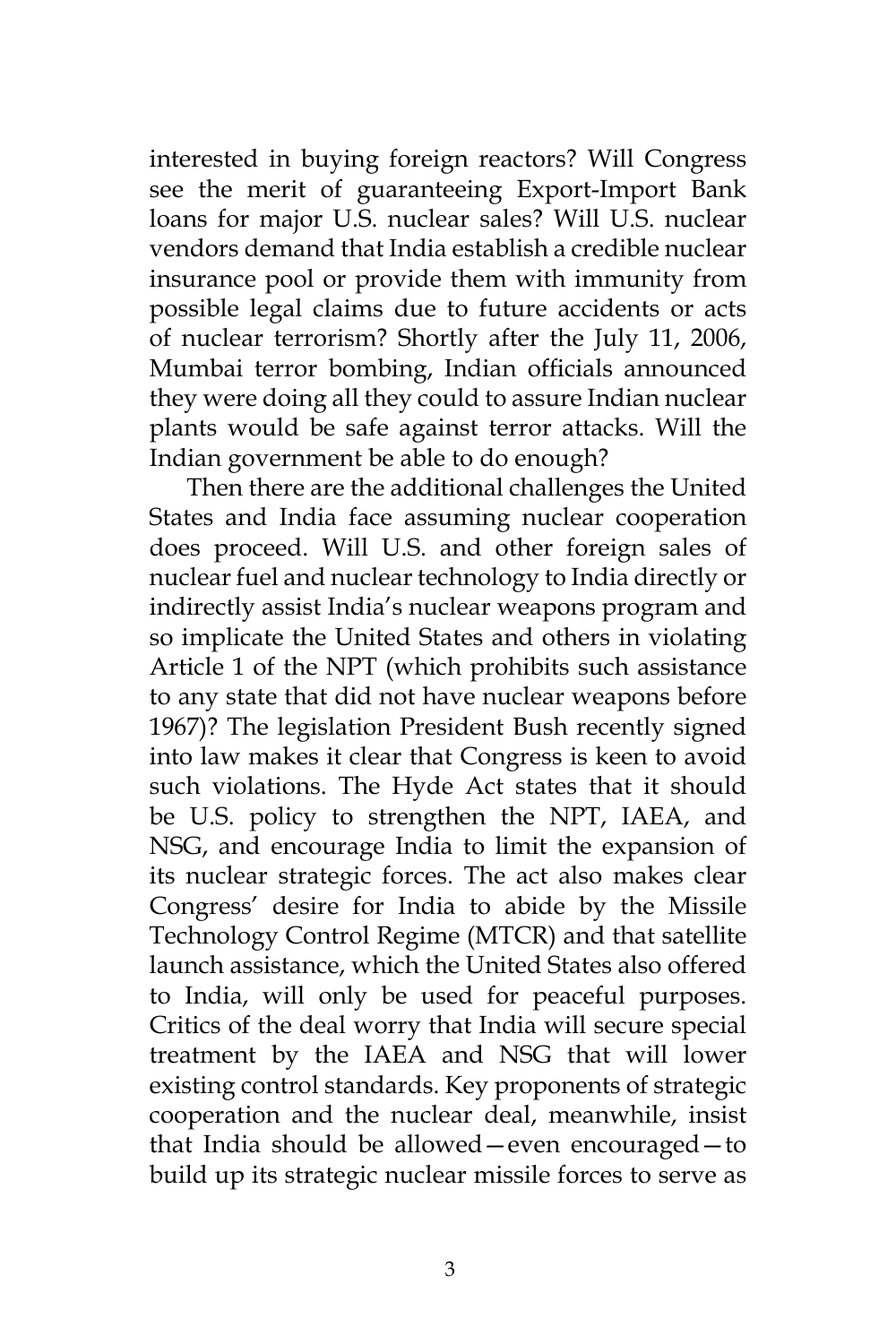a counterweight to China. Might New Delhi expand its nuclear forces but choose not to cooperate closely with the United States?

This immediately raises the question of Iran. The Hyde Act requires the President to report whether India, which struck a high-technology-diplomaticintelligence-military-training strategic cooperation agreement with Iran in 2003, is working actively with the United States to isolate and sanction Iran for its nuclear misbehavior. The question is will India do so? India has close ties to Iran to help it outflank Pakistan. It also has clear cultural sympathies (India has 150 million Muslims, and Iran has recognized Kashmir as a legitimate part of India), and even clearer economic interests (India is a major refiner of Iranian oil and views Iran's oil and natural gas as an energy option to service is own economy). India has allowed sensitive nuclear and rocket technology transfers to be made to Tehran and was reported to have discussed space launch cooperation with Iran, which would have direct application to Iran's development of missiles capable of hitting Europe and the United States. Can the interests India might develop with the United States override its attraction to improving its ties to Tehran?

This brings us to the last concern: How well will India and the United States be able to balance their differing strategic goals? In the near term, the United States wants help from India in isolating and sanctioning Iran. It is doubtful, however, if India will go very far to achieve this aim. The United States would also like India to help in the reconstruction of Iraq. But this too is unlikely. Some Indian officials, meanwhile, are anxious to block what they see as its increasing encirclement by China. India not only has reached out to cooperate and support Vietnam, Indonesia, and Singapore, but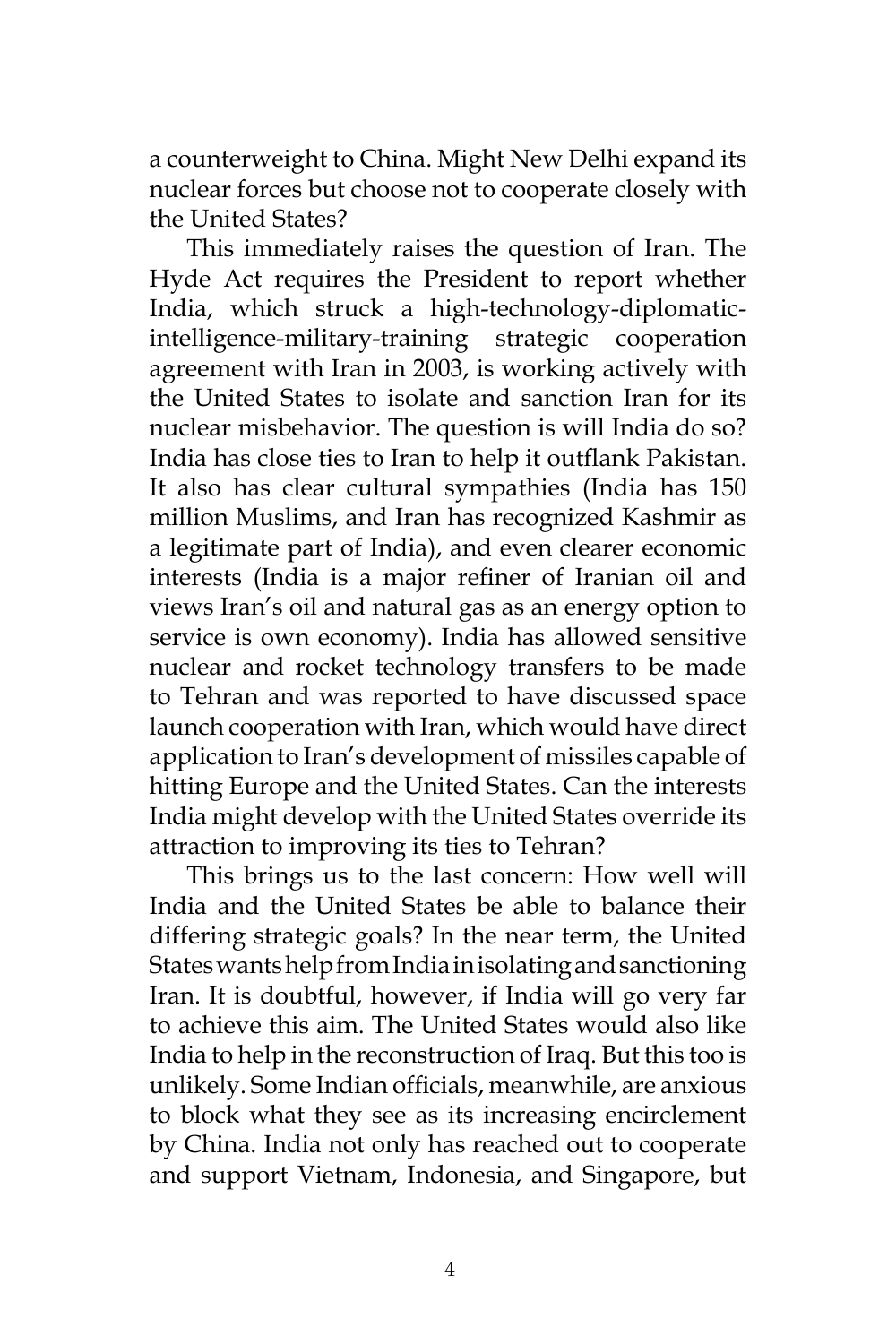Burma—a regime the United States opposes. Beyond this, many Indian officials seem just as concerned about being encircled by the United States in Central Asia, the Persian Gulf, and the Indian Ocean as they are about undue Chinese influence in these regions. For these reasons, India recently announced that it and China would engage in joint military, energy, economic, and nuclear cooperation. The question is, will this cooperation assure that the two nations achieve what Indian Prime Minister Singh described as "reshaping the world"? If so, how might key U.S. interests fair? The Indians currently are demanding that the United States provide them with some of the most advanced, classified U.S. defense technologies. Will this and other demands be the set "price" the United States must pay to secure India's strategic cooperation or will India merely play the United States off against China and visa versa indefinitely? China and India recently agreed to increase their mutual trade to record levels over the next decade. The United States and India, meanwhile, have agreed to reduce barriers to increasing U.S.-Indian trade. Will U.S. trade with India prosper in the next decade and prove more important to India than trade with China, or will India's trade with China prove to be more significant?

All of these questions are addressed in this book. There is a detailed study of India's electrical future from two analysts working at one of America's most prominent economic developmental advisory groups; a history of the Indian civilian nuclear program by a leading Indian nuclear analyst and commentator; and an analysis of the relationship between civilian and military nuclear programs by an international panel of nuclear scientists that includes leading Pakistani, Indian, and American experts. Also, there is a detailed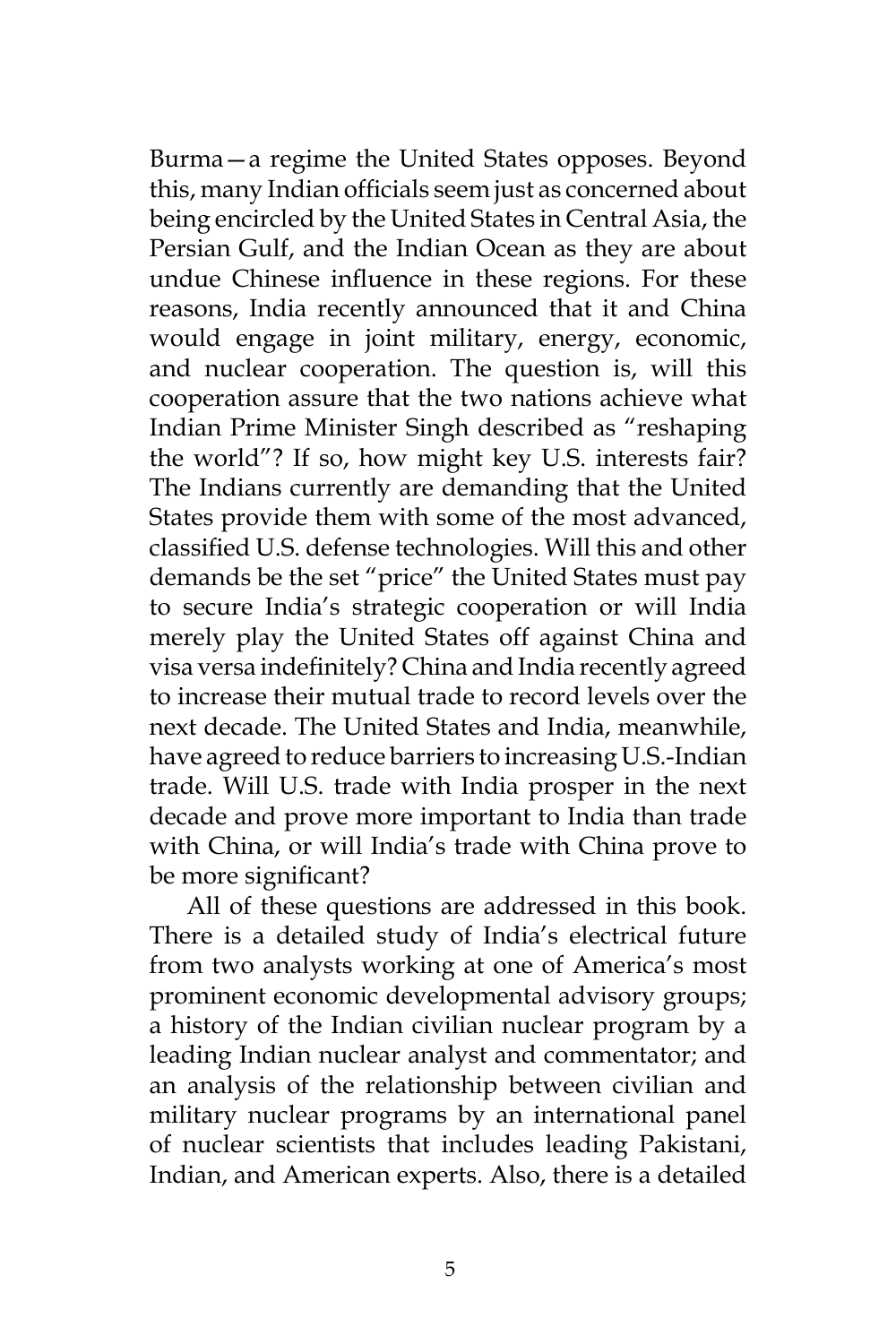nuclear terrorism risk assessment of India's civilian nuclear program by one of the leading American nuclear terrorism experts; an arms control analysis from the most authoritative historian of India's nuclear weapons program; and a missile technology analysis of India's missile programs by an original architect of the MTCR. Finally, there is an assessment of what we can expect of our strategic partnership with India from the Bush administration's key advisor on U.S.- Indian affairs; a detailed analysis of India's strategic partnership with Iran by one of America's leading Indo-Iranian observers; and a review of what the United States might do to assure a stronger strategic friendship with India than was secured with China by the former China desk officer in the Rumsfeld Pentagon.

What are the bottom line recommendations of these analysts and of experts who reviewed their work? If the United States and India are serious about having a positive and fruitful strategic relationship, a number of minimal, specific, additional steps beyond merely striking a nuclear cooperative agreement with the U.S. government, will be necessary. Specifically:

**1. The United States should begin negotiations now to reach a free trade agreement in due course with India.** A potential problem with the United States developing sounder relations with India is the relatively lower level of trade that may be conducted between India and the United States as compared to trade between China and the United States. Indian regulations, bureaucratic fiat, and protectionism have played a heavy hand in reducing U.S. investment in and trade with India. The United States should take the lead to change this by beginning negotiations to establish a free trade zone with India and promising to conclude these talks when India removes its obstacles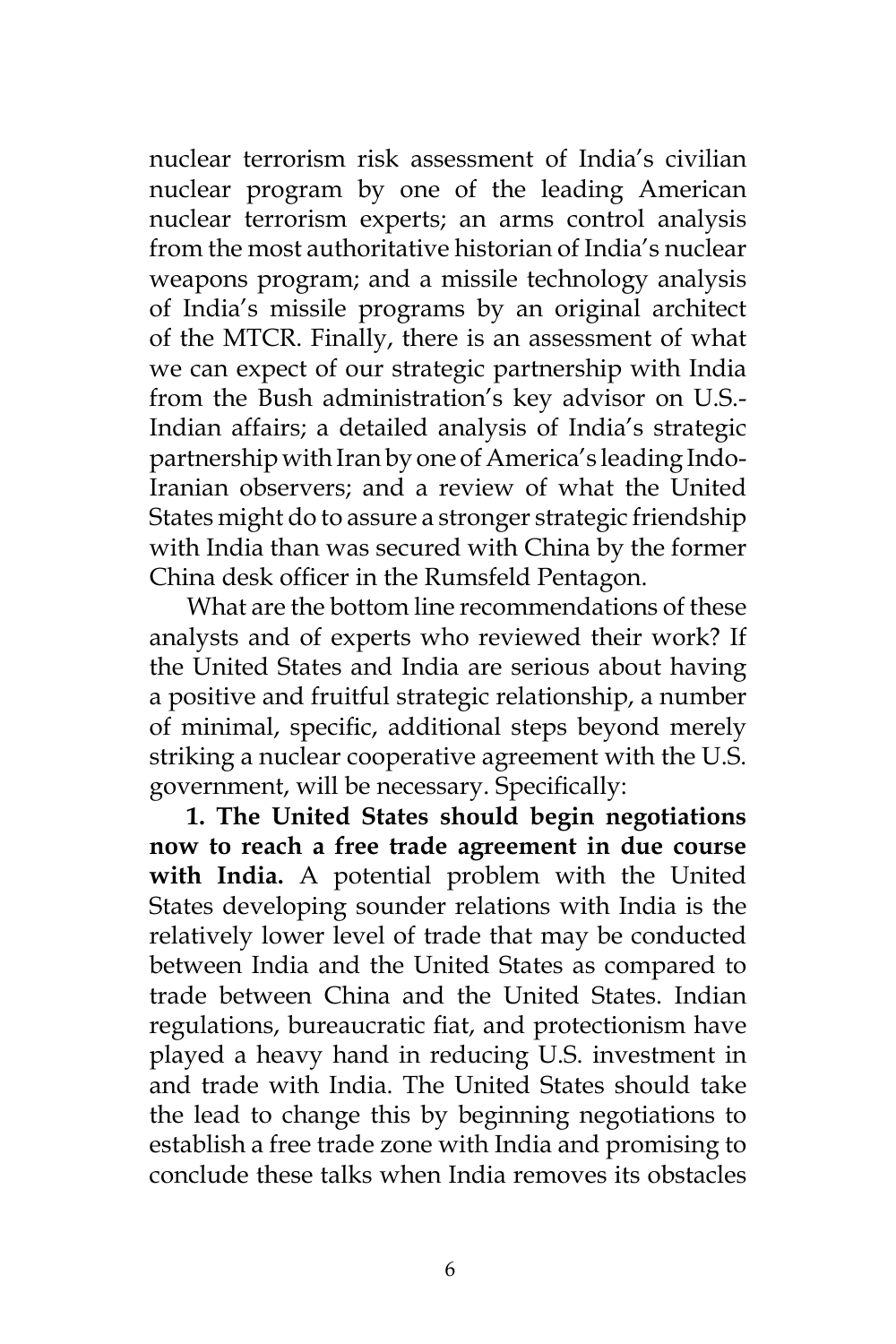to increased U.S. bilateral trade. Working toward this end will do more to cement sound strategic economic and political relations with India than any military or nuclear cooperative venture could ever do alone. Congress can support this course of action simply by passing a sense of Congress resolution urging the Executive Branch to begin such negotiations. The Executive, meanwhile, can choose to begin talks on its own without waiting upon Congress to pass such a resolution.

**2. The United States should do more to make it easier for Indian citizens to visit and work in the United States.** At the end of the last Congress, House Republicans attempted to increase the number of business visas Indians might be able to secure to come to the United States. This initiative failed. It is worthy of resurrecting. The more Indians that can visit and work in the United States, the better both economically and politically for the United States and for India. Again, the strategic value of freeing the movement of peoples between India and the United States far exceeds anything that might be secured through any government-to-government space or nuclear cooperative project. As already noted, the House nearly passed a law expanding such visas. The Executive Branch and the new Congress should work together to make such an expansion occur.

**3. Congress must enforce current law to assure that U.S.-Indian nuclear cooperation does not bring down the very nonproliferation institutions—the NPT, IAEA, an NSG—that the deal's backers claim it should fortify.** India may not have signed the NPT, but the United States and the world's other key nuclear suppliers have. Technically, NPT weapons states cannot help any nation that did not have nuclear weapons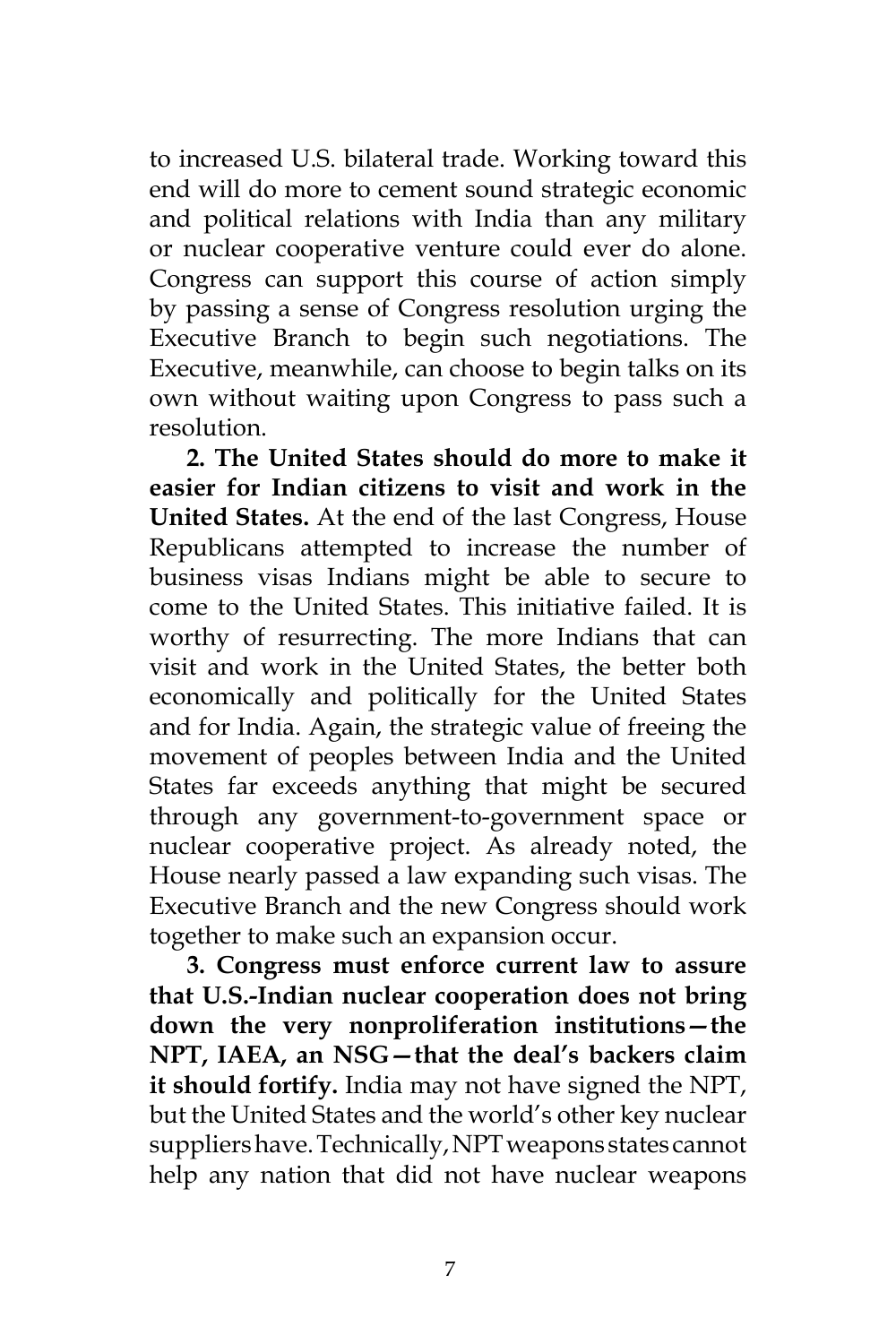before 1967 (including India) directly or indirectly to acquire nuclear weapons. That means that the United States cannot help New Delhi meet its nuclear reactor fuel requirements unless U.S. officials can be sure that doing so will not indirectly help India increase its nuclear weapons production. This will require a careful annual monitoring of the Indian civilian and military nuclear programs. It would help if a pledge could be secured from India that it will not increase its nuclear weapons production beyond current levels. Here, it would also be useful if the U.S.-Indian nuclear deal is implemented in a manner that will not undermine the NSG. The NSG was created to restrict trade to countries like India that refused to open all of their civilian nuclear facilities to international inspections and proceeded to make nuclear weapons and test them. Lest the NSG establish a new lower standard for nuclear trade that would encourage countries to think they could proceed to divert nuclear materials and test them, several NSG members have privately suggested that any Indian resumption of nuclear testing should cause all of the NSG membership to suspend nuclear cooperation until the NSG has had a chance to confer and agree on some other course of action. Finally, the IAEA should take care not to let its own safeguard standards be reduced any further. India wants safeguards only to apply if foreign fuel is present in its civilian reactors. The IAEA, so far, has been resisting accepting this looser standard. Several members of the NSG are refusing to consider opening nuclear trade with India until this matter is resolved. Under current U.S. law, both the NSG and the IAEA must complete their work in dealing with India before the U.S. Congress acts. This part of the law must be upheld to avoid any misunderstanding of what U.S.-Indian nuclear cooperation might entail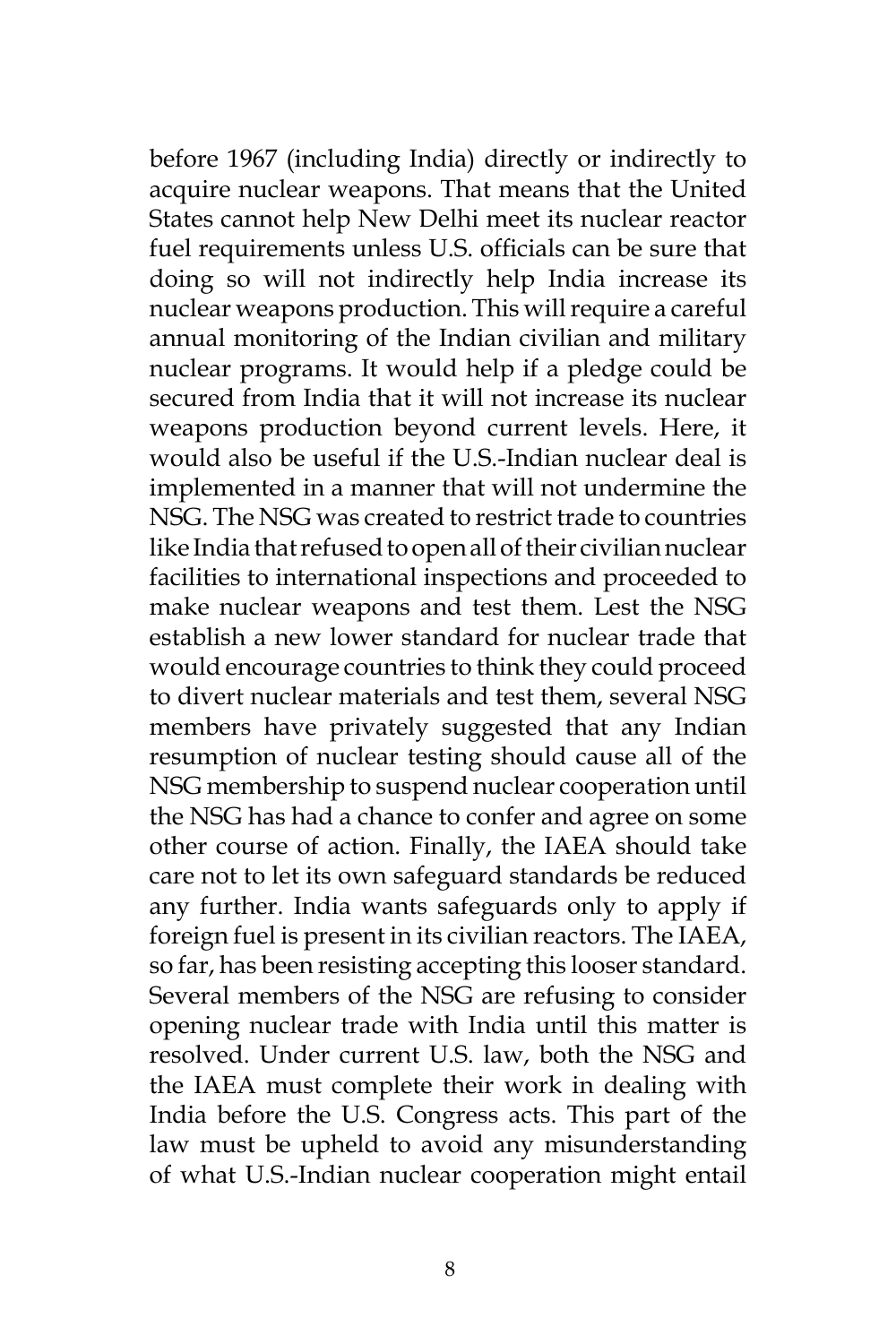and to increase the prospects that the most worrisome issues associated with civilian nuclear commerce with India are resolved properly.

**4. Insist that India establish a credible nuclear accident insurance pool and cooperate to reduce nuclear terrorism risks before providing it with significant civilian nuclear exports.** Most U.S. and foreign nuclear equipment vendors have to be concerned that India's current lack of a nuclear accident insurance pool would put them at risk of being held liable in the case of any nuclear accident involving their hardware. Currently, the Indian government does not allow any of its civilian nuclear facilities to be owned or managed by private entities. It therefore sees no need to provide for private insurance against nucelar accidents. If the United States is serious about wanting India to expand its use of nuclear power and to import the best technology it can from abroad, it has a direct stake in seeing India loosen the management and ownership reigns over nuclear power plants. For this purpose, going beyond the minimal protections that eventually will be afforded by the Vienna Convention on Civil Nuclear Liability Damage (which has not yet entered into force) will be essential. At a minimum, the United States should encourage India to develop an insurance pool equivalent to that afforded by the Price Anderson Act, which has been criticized in the United States for being far less than what would be required to cover a major nuclear accident. As for nuclear terrorism, India has voiced concerns that its own civilian nuclear facilities might be targeted by Muslim extremists and has offered to work more closely with Pakistan to reduce these risks. Many Indian nuclear officials, however, have voiced concerns about cooperating with the United States to reduce these threats for fear such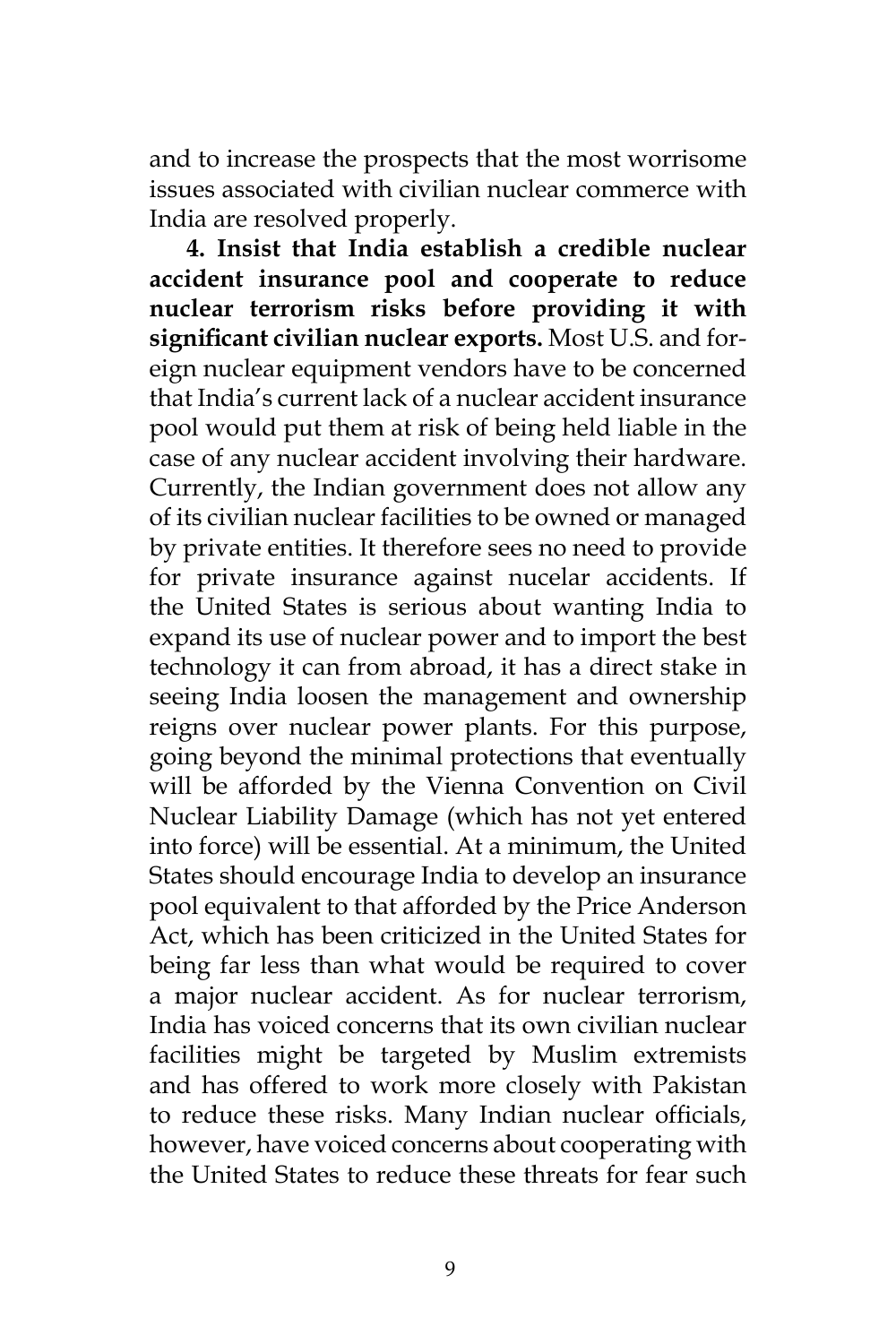cooperation might reveal secrets about India's nuclear weapons program. These misplaced apprehensions need to be overcome. Pushing India to provide for adequate nuclear insurance should help.

**5.Restrict satellite launch cooperation with India to activities that avoid transferring even "safeguarded" MTCR-controlled know-how until New Delhi clearly ends its military and high-technology cooperation with Iran.** Iran and India previously have discussed cooperation in space launch vehicle (SLV) technology. SLV technology, however, is interchangeable with intercontinental ballistic missile (ICBM) technology. If there should be any revelations that India has helped Iran develop long-range missiles that could threaten North Atlantic Treaty Organization (NATO) allies and the United States, this news would seriously undermine European and American public support for high-technology and defense cooperation with India generally. Meanwhile, the prospects that India will cut off its military-to-military cooperation with Iran in the near term is not very high. But, then, neither is India's need to develop its own satellite launch vehicle or ICBM. The former is cost ineffective as compared to launching satellites off other nations' existing space launch vehicles, and the latter is provocative militarily and self-defeating regarding sound relations with Pakistan and China. As long as the United States is eager to uphold and strengthen the MTCR, it would be wise do nothing to undermine its strictures against member states sharing satellite integration and satellite launch technology as it did in the commercial space satellite launch cooperation with China in the l990s. The latter was supposedly "safeguarded." However, the effectiveness of such safeguards is limited and such protections are virtually useless if the recipient